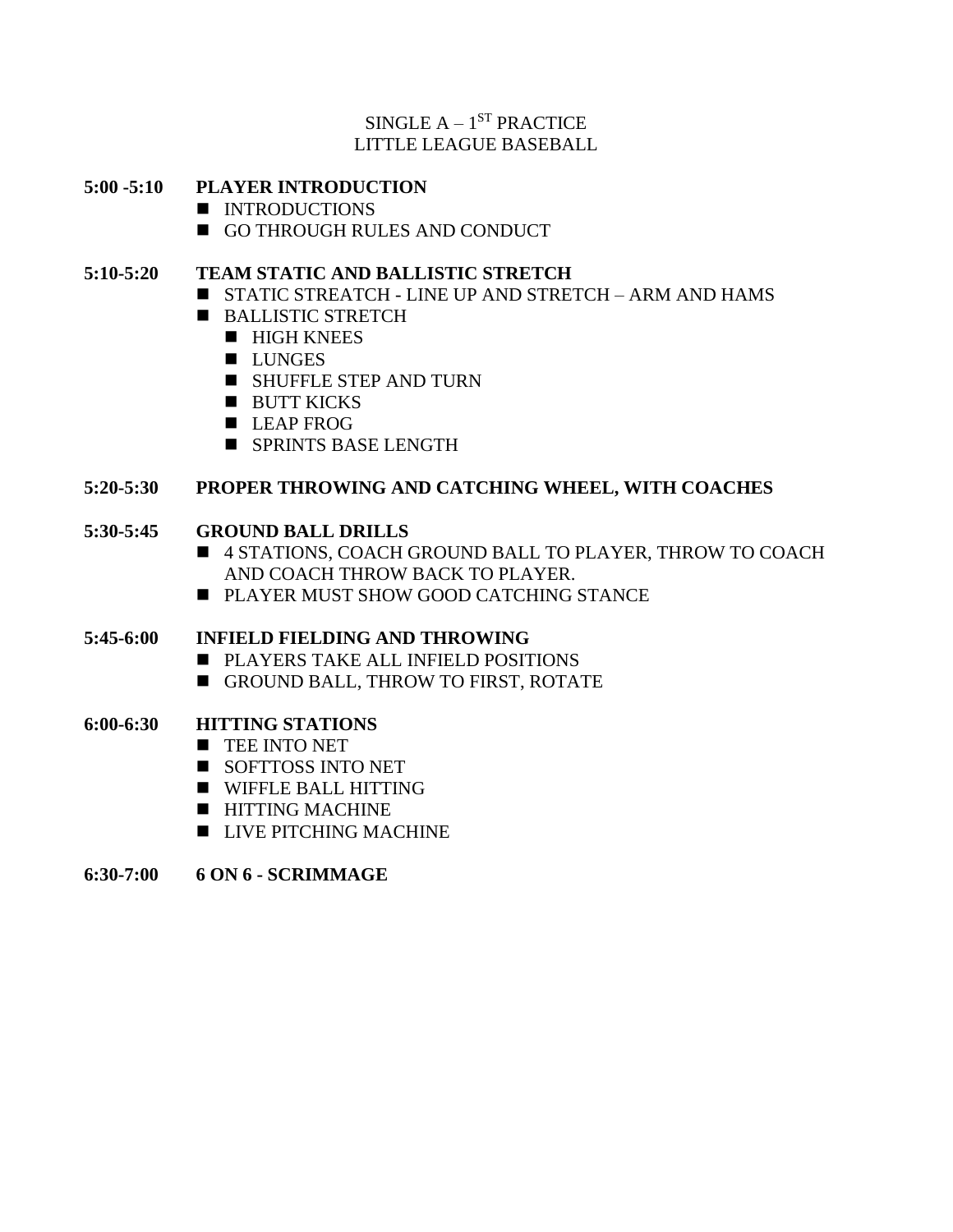## $SINGLE A - 2^{ND} PRACTICE$ LITTLE LEAGUE BASEBALL

## **5:10-5:20 TEAM STATIC AND BALLISTIC STRETCH**

- STATIC STREATCH LINE UP AND STRETCH ARM AND HAMS
- BALLISTIC STRETCH
	- HIGH KNEES, LUNGES, KARI-OKE, SHUFFLE TURN
	- TOSS BALL BACK AND FORTH WHILE SHUFFLING
	- SPRINTS BASE LENGTH

# **5:20-5:30 PROPER THROWING AND CATCHING WHEEL, WITH COACHES**

# **5:30-6:00 OUTFIELD HIT PLAYS**

- ALL PLAYERS ON THE FIELD
	- RIGHT FIELD HIT ALWAYS THROW TO FIRST BASE
	- CENTER FIELD HIT ALWAYS THROW TO SECOND BASE. SHORT STOP COVERS, SECOND BASE BACKS UP
	- LEFT FIELD HIT RUNNER ON SECOND, THROW TO THIRD. OTHERWISE THROW TO SECOND. SS COVERS
	- EVERYONE ROTATES TO EVERY POSITION

# **6:00-6:50 HITTING / INFIELD / BASE RUNNING**

- 4 PEOPLE HITTING, 4 PEOPLE RUNING, 4 PEOPLE INFIELD
	- HITTERS RUNS IT OUT TO FIRST.
	- $\blacksquare$  RUNNERS 1<sup>ST</sup> TO 2<sup>ND</sup>, THEN 1<sup>ST</sup> AND 2<sup>ND</sup>
	- $\blacksquare$  FIELDERS MAKE AN OUT AT 2<sup>ND</sup> OR 3<sup>RD</sup>
- ROTATE TO ALL STATIONS

#### **6:50-7:00 BASE RUNNING, BALL SWITCH**